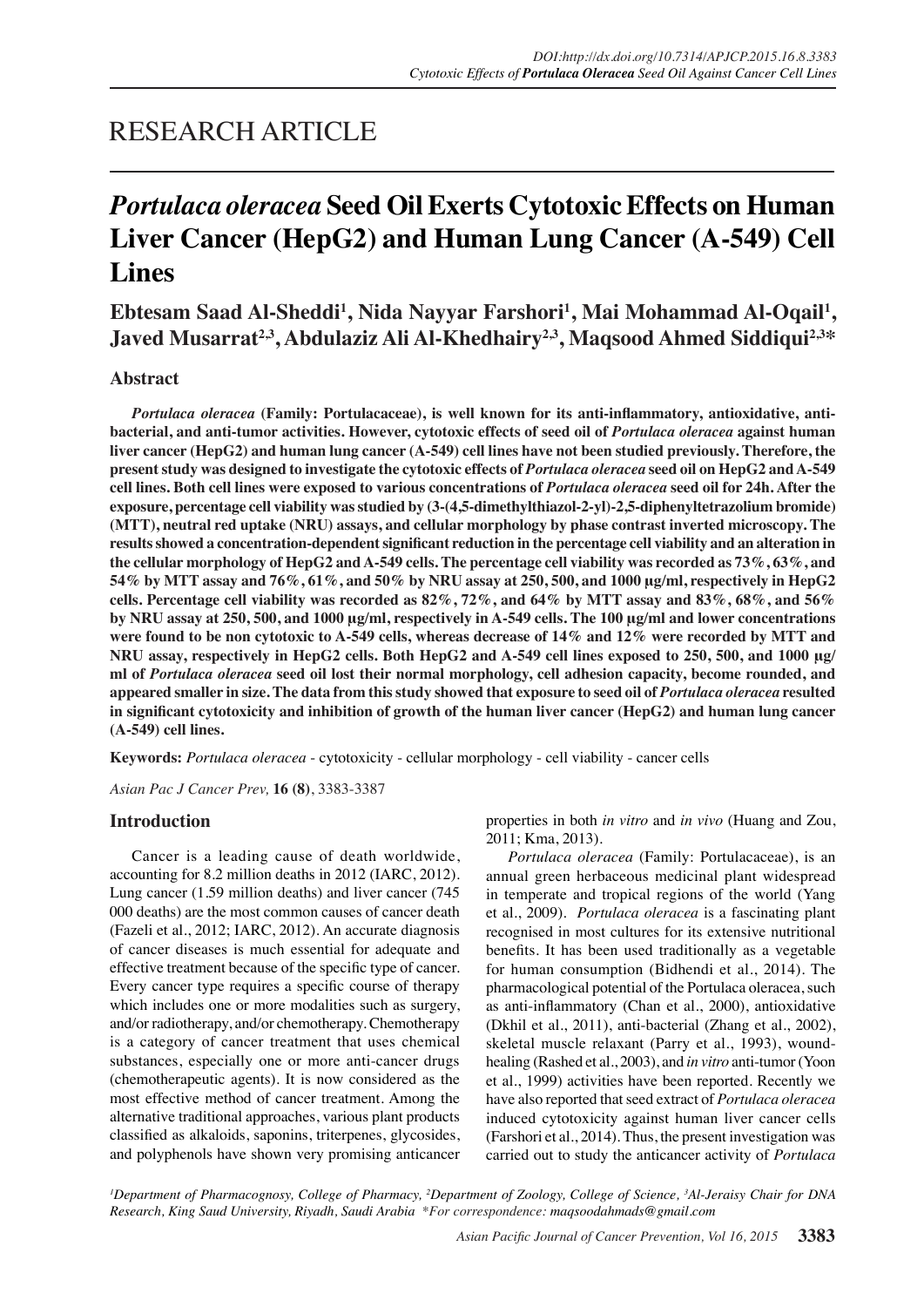#### *Ebtesam Saad Al-Sheddi et al*

*oleracea* seed oil on two cancer cell lines i.e. human liver cancer cell line (HepG2) and human lung cancer cell line (A-549) *in vitro*.

## **Materials and Methods**

#### *Reagents and consumables*

DMEM culture medium, antibiotics-atimycotic solution, fetal bovine serum (FBS), and trypsin were purchased from Invitogen, Life Sciences, USA. Consumables and culture wares used in this study were procured from Nunc, Denmark. All other specified reagents and solvents were purchased from Sigma Chemical Company Pvt. Ltd. St. Louis, MO, USA.

#### *Cell cultures*

Human liver cancer (HepG2) and human lung cancer (A-549) cell lines were cultured in DMEM, supplemented with 10% FBS, 0.2% sodium bicarbonate, and antibiotic/ antimycotic solution (100x, 1 ml/100 ml of medium). Both the cell lines were grown in 5%  $CO_2$  at 37°C in high humid atmosphere. Before the experiments, cell viability was assessed following the protocol of Siddiqui et al. (2008). Cells showing more than 95% cell viability and passage number between 20 and 22 were used in this study.

#### *Plant material and extractions*

The *Portulaca oleracea* seeds were obtained from the local market of Riyadh, Saudi Arabia. The seeds were screened manually to remove bad ones. They were then dried to constant weight in an oven at 70°C, ground using mechanical grinder, put in air-tight containers and stored in a desiccator. The oil from *Portulaca oleracea*  seeds was extracted by continuous extraction in Soxhlet apparatus for 12 h using petroleum ether (60-80°C boiling range) as a solvent according to the method described by AOCS (Horwitz, 1980). At the end of the extraction the solvent was evaporated. The oil thus obtained was dried over anhydrous sodium sulphate and stored at -4°C for further analysis.

#### *Experimental design*

HepG2 and A-549 cells were exposed to various concentrations of *Portulaca oleracea* seed oil (10-1000 μg/ml) for 24h. Following the exposure of *Portulaca oleracea* seed oil, cells were subjected to assess the cytotoxic responses using MTT assay, NRU assay, and cellular morphological alterations using phase contrast inverted microscope.

#### *Drug solutions*

The extracts of *Portulaca oleracea* seed oil was not completely soluble in aqueous medium solution, therefore the stock solutions of all the extracts were prepared in Dimethylsulphoxide (DMSO) and were diluted in culture medium to reach the desired concentrations. The concentration of DMSO in culture medium was not more that 0.1% and this medium was used as control.

#### *Cytotoxicity assessments*

the 3-(4, 5-dimethylthiazol-2-yl)-2, 5-diphenyl tetrazolium bromide (MTT) assay as described (Siddiqui et al., 2008). In brief, cells  $(1 \times 10^4)$  were allowed to adhere in 96 well culture plates in  $CO_2$  incubator at 37°C for 24h. After the exposure, MTT (5 mg/ml) was added (10 μl/well in 100 μl of cell suspension), and plates were further incubated for 4h. Then, supernatants were discarded and 200 μl of DMSO were added to each well and mixed gently. The developed color was read at 550 nm using Multiwell Microplate Reader (Thermo Scientific, USA). Untreated sets were also run under identical conditions and served as control.

Neutral red uptake (NRU) assay: Neutral red uptake (NRU) assay was carried out following the protocol described (Siddiqui et al., 2010). Briefly, after the respective exposure with various concentrations of *Portulaca oleracea* seed oil, the medium was aspirated and cells were washed twice with PBS, and incubated for 3h in a medium supplemented with neutral red (50 μg/ml). Medium was washed off rapidly with a solution containing 0.5% formaldehyde and 1% calcium chloride. Cells were subjected to further incubation of 20 min at 37°C in a mixture of acetic acid (1%) and ethanol (50%) to extract the dye. The plates were read at 540 nm using multiwell microplate reader (Thermo Scientific, USA). The values were compared with the control sets run under identical conditions.

#### *Morphological analysis*

Morphological observation of cells treated with *Portulaca oleracea* seed oil were done to observe the alterations in the HepG2 and A-549 cells induced by *Portulaca oleracea* seed oil. Both the cell lines were exposed to increasing concentrations (10-1000 μg/ml) of *Portulaca oleracea* seed oil for 24h. The cell images were taken using an inverted phase contrast microscope (OLYMPUS CKX 41) at 20 x magnification.

#### *Statistical analysis*

Results were expressed as mean±SE of at least three independent experiments (each in triplicate). One way ANOVA was employed to detect differences between the groups of treated and control. The values showing p<0.05 were considered as statistically significant.

#### **Results**

## *Cytotoxicity assessment of Portulaca oleracea by MTT and NRU assays*

The *in vitro* cytotoxic effects of *Portulaca oleracea*  seed oil was evaluated by MTT and NRU assays. The cytotoxicity assessments in HepG2 cells exposed to *Portulaca oleracea* seed oil are summarized in Figure 1 and 2. HepG2 cells were exposed to various concentrations (10-1000 μg/ml) of *Portulaca oleracea* seed oil for 24h. Results showed that *Portulaca oleracea* seed oil induced statistically significant (p<0.001) decrease in the percentage cell viability of HepG2 cells in a concentrationdependent manner. The HepG2 cells exposed to *Portulaca oleracea* seed oil at 100 μg/ml and higher concentrations were found to be cytotoxic. The cell viability was recorded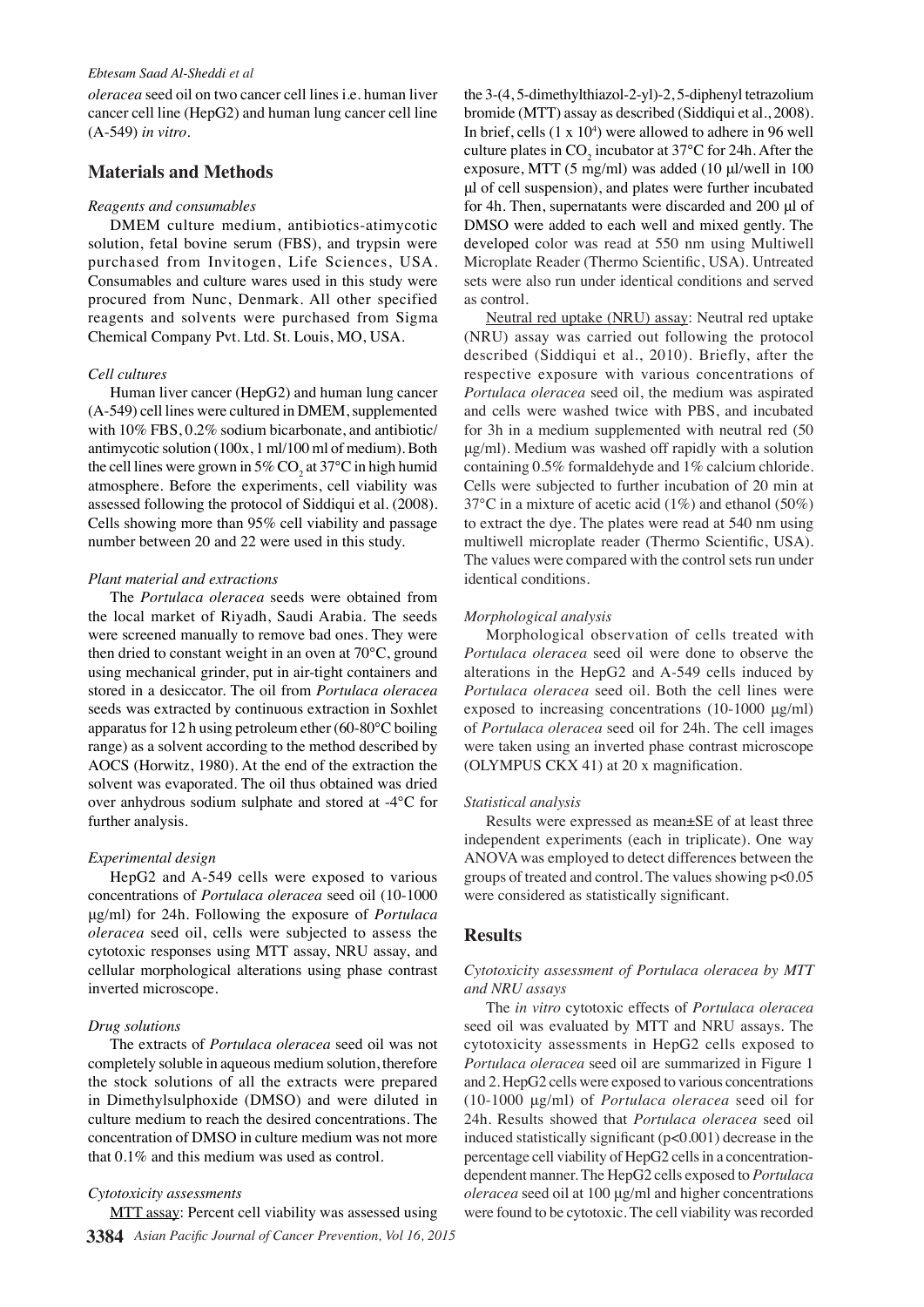as 86%, 73%, 63%, and 54% at 100, 250, 500, and 1000 μg/ml of *Portulaca oleracea* seed oil, respectively by MTT assay (Figure 1) and 88%, 76%, 61%, and 50% at 100, 250, 500, and 1000 μg/ml of *Portulaca oleracea* seed oil, respectively by NRU assay (Figure 2).

A-549 cells exposed to *Portulaca oleracea* seed oil at various concentrations (10-1000 μg/ml) for 24h also exhibited the statistically significant (p<0.001) decrease in the percentage cell viability in a concentrationdependent manner (Figure 4 and 5). *Portulaca oleracea*  seed oil exposed A-549 cells at 250 μg/ml and higher 120 



**Figure 1. Percentage Cell Viability by MTT Assay in HepG2 Cells Exposed to Increasing Concentrations of Seed Oil of** *Portulaca oleracea* **for 24h.** All values are mean+SD of three independent experiments. \*p<0.05; \*\*p<0.01 *vs* control



**Figure 2. Percentage Cell Viability by NRU Assay in HepG2 Cells Exposed To Increasing Concentrations Of Seed Oil Of** *Portulaca oleracea* **for 24h.** All values are mean+SD of three independent experiments. \*p<0.05; \*\*p<0.01 *vs* control



**Figure 3. Morphological Changes in HepG2 Cells Exposed to Various Concentrations Of Seed Oil Of**  *Portulaca oleracea* **for 24h.** Images were taken using an inverted phase contrast microscope (OLYMPUS CKX 41) at 20 x magnification

concentrations decreased the cell viability. The decrease in the percentage cell viability at 250, 500, and 1000 μg/ml of *Portulaca oleracea* seed oil was recorded as 82%, 72%, and 64% by MTT assay (Figure 4) and 83%, 68%, and 56% by NRU assay (Figure 5), respectively. The *Portulaca oleracea* seed oil at 100 μg/ml and lower concentrations did not show any significant decrease in the percentage cell viability of A-549 cells as observed by MTT and NRU assays. The *Portulaca oleracea* seed oil extract was found more cytotoxic to HepG2 cells as compared to A-549 cell line.

#### *Morphological changes*

The morphological changes observed in HepG2 and A-549 cell lines are shown in Figures 3 and 6. The alterations in the morphology of HepG2 and A-549 cells exposed to *Portulaca oleracea* seed oil were found in a concentration dependent manner. HepG2 cells exposed to 100 μg/ml and higher concentrations of *Portulaca oleracea* seed oil for 24 h lose the normal morphology and cell adhesion capacity as compared to control (Figure 3). However, *Portulaca oleracea* seed oil at 250 μg/ml and higher concentrations lose the normal morphology and cell adhesion capacity of A-549 cell line as compared to control. Most of cells at higher concentrations appeared rounded in the shape (Figure 6). The HepG2 and A-549



**Figure 4. Percentage Cell Viability by MTT Assay in A-549 Cells Exposed to Increasing Concentrations of Seed Oil of** *Portulaca oleracea* **for 24h.** All values are mean+SD of three independent experiments. \*p<0.05; \*\*p<0.01 *vs* Control



**Figure 5. Percentage Cell Viability by NRU Assay in A-549 Cells Exposed to Increasing Concentrations of Seed Oil of** *Portulaca oleracea* **for 24h.** All values are mean+SD of three independent experiments. \*p<0.05; \*\*p<0.01 *vs* Control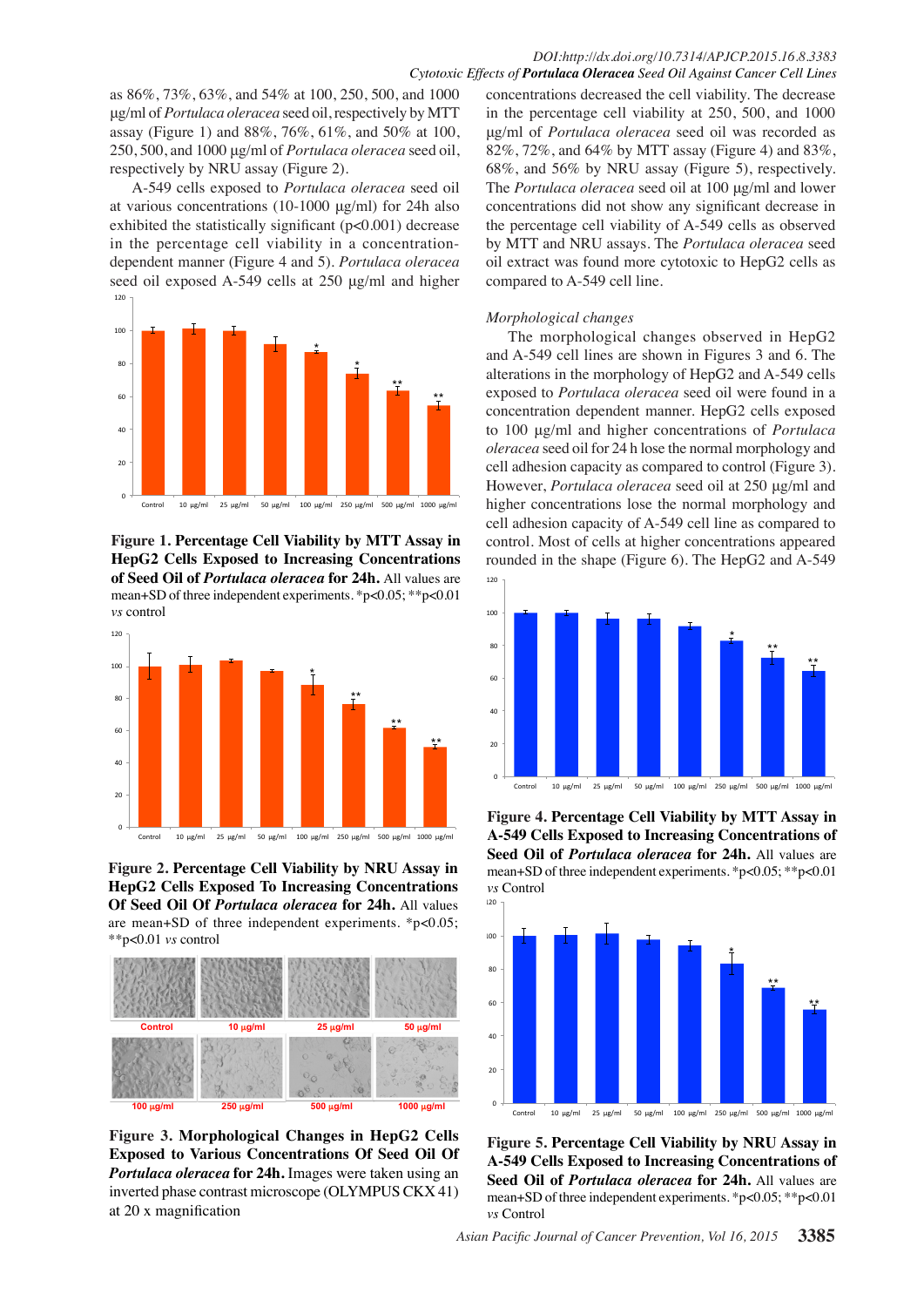

Figure 6. Morphological Changes in A-549 Cells **Exposed to Various Concentrations of Seed Oil of** *Portulaca oleracea* **for 24h.** Images were taken using an inverted phase contrast microscope (OLYMPUS CKX 41) at 20 x magnification

cell lines at 50 μg/ml and lower concentration did not cause any alterations in the cellular morphology.

#### **Discussion**

Plant derived natural products have received substantial consideration in recent times because of their diverse pharmacological and preventive properties, such as cytotoxic and cancer preventive effects (Pal et al., 2003; Al-Oqail et al., 2013; Farshori et al., 2013; Al-Sheddi et al., 2014). The natural products have been used as anticancer agents (Frei, 1982; Sasipawan et al., 2011), for example vincristine and vinblastine from Catharanthus roseus (Johnson et al., 1963), taxol and docetaxel from Taxus brevifolia (Wani et al., 1971), and camptothecins from Camptotheca acuminate (Wall et al., 1966). It is very well documented that vegetables and fruits may help in the reduction in the risk of cancers in human (Chen et al., 2006; Moon et al., 2011).

Portulaca oleracea, weedy plant in the purslane family (Portulacaceae), likely native to North Africa, the Middle East, and the Indian subcontinent and have been now naturalized in most parts of the world in tropical and subtropical regions (Sarah et al., 2013). It is considered quite nutritious because it is unusually high in omega-3 fatty acids (found mostly in fish and flax seeds) and contains significant amounts of vitamins A and C, as well as calcium, iron, magnesium and potassium and antioxidants (Alam et al., 2014; Uddin et al., 2014). Extensive modern pharmacological studies have attested its wide range of biological effects (Ezekwe et al., 1999). Many of these researches have verified the importance of *Portulaca oleracea* (Laitiff et al., 2010). Furthermore, with its high ethnopharmacological values and the present of cytotoxic polysaccharides and flavonoid especially luteolin, it is a promising plant in the investigation of cancer prevention (Liu et al., 2000). Therefore, the present study was designed to investigate *in vitro* anticancer activity of the *Portulaca oleracea* seed oil on human liver cancer (HepG2) and human lung cancer (A-549) cell lines. The cytotoxic effects of *Portulaca oleracea* seed oil were observed by MTT and NRU assays. We found that *Portulaca oleracea* seed oil significantly (p<0.01) decreased the cell viability of both the cancer cell lines HepG2 and A-549 in a concentration-dependent manner. The results showed that 100-1000 μg/ml concentration

of *Portulaca oleracea* seed oil was found to be cytotoxic to HepG2 cells whereas 250-1000 μg/ml of *Portulaca oleracea* seed oil to A-549 cells. Our results are in well agreements with the previous studies showing *in vitro* anticancer activity of *Portulaca oleracea* at this concentration range against the various human cancer cell lines, i.e. HeLa and U14 (Zhao et al., 2013). The anti-proliferative effect of seed extracts of *Portulaca oleracea* have also been recently reported by us in HepG2 cells (Farshori et al., 2014). It has been also reported that water polysaccharides isolated from *Portulaca oleracea*  possesses cytotoxic activity against cervical cancer (Chen et al., 2010). This cytotoxic effects observed in this study on HepG2 and A-549 cancer cell lines might be due to the presence of high antioxidant in Portulaca oleracea, which is mainly attributed to the rich source of omega-3 polyunsaturated fatty acids and flavonoid compounds; particularly kaempferol, apigenin, myricetin, quercetin, luteolin, carotene and alkaloids (Chan et al., 2000; Yang et al., 2009; Handique et al., 2012; Uddin et al., 2012). Despite of many beneficial effects of Portulaca oleracea, our findings demonstrate that *Portulaca oleracea* seed oil has anti-proliferative activity on human liver cancer and human lung cancer cells.

In conclusion, we have shown that *Portulaca oleracea*  seed oil has anti-cancer activity on A-549 and HepG2 cell line. The results also demonstrated that *Portulaca oleracea* seed oil significantly decreased the percentage cell viability and altered the cell morphology of the cancerous cells in a concentration dependent manner. This study also provides preliminary screening of the cytotoxic potential of *Portulaca oleracea* seed oil on the human liver and lung cancer cell lines.

## **Acknowledgements**

This work was supported by NSTIP strategic technologies program number (12-MED2491-02) in the Kingdom of Saudi Arabia.

## **References**

- Alam MA, Juraimi AS, Rafii MY, et al (2014). Evaluation of antioxidant compounds, antioxidant activities, and mineral composition of 13 collected purslane (*Portulaca oleracea*  L.) accessions. *BioMed Res Intern*, **96063**, 1-10.
- Al-Oqail MM, Farshori NN, Al-Sheddi ES, et al (2013). *In vitro* cytotoxic activity of seed oil of fenugreek against various cancer cell lines. *Asian Pac J Cancer Prev*, **14**, 1829-32.
- Al-Sheddi ES, Farshori NN, Al-Oqail MM, et al (2014). Cytotoxicity of *Nigella sativa* seed oil and extract against human lung cancer cell line. *Asian Pacific J Cancer Prev*, **15**, 983-7.
- Bidhendi F, Ahmadi R, Siavashi M, et al (2014). The effects of *Portulaca oleracea* seed extract on RBC membrane stability in male and female rats. international conference on food, biological and medical sciences (FBMS-2014), January 28- 29, Bangkok (Thailand).
- Chan K, Islam MW, Kamil M, et al (2000). The analgesic and anti-inflammatory effects of *Portulaca oleracea* L. subsp. Sativa (Haw.) Celak. *J Ethnopharmacol*, **73**, 445-51.
- Chen T, Wang J, Li Y, et al (2010). Sulfated modification and cytotoxicity of *Portulaca oleracea* L. polysaccharides.